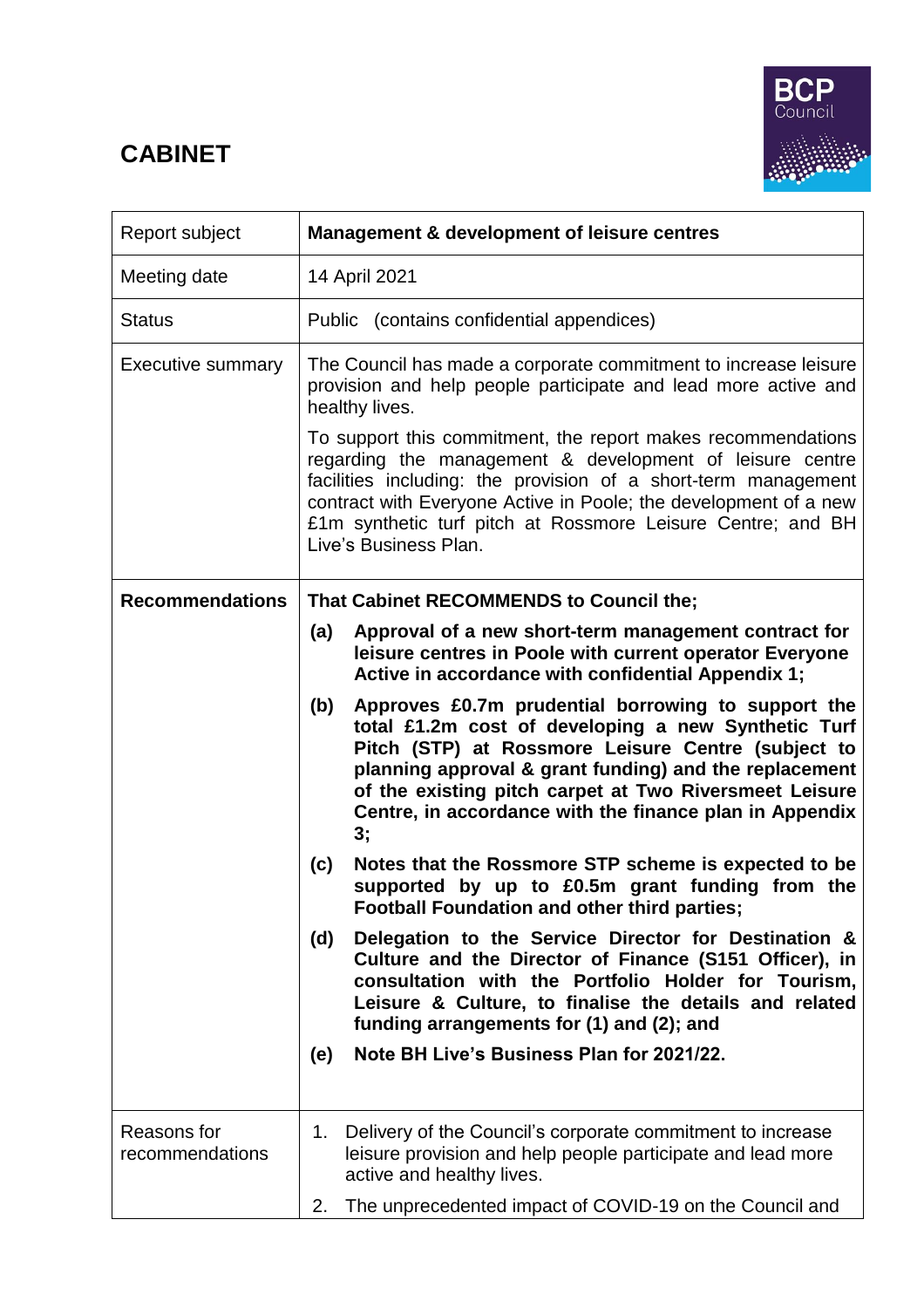|                      | its leisure partners.<br>3. To address a strategic need for Synthetic Turf Pitch provision,<br>meet customer demand, enhance service provision at<br>Rossmore LC and resolve a maintenance issue at Two<br>Riversmeet LC.<br>4. Delivery of the Council's Built Sports Facilities and Playing |  |
|----------------------|-----------------------------------------------------------------------------------------------------------------------------------------------------------------------------------------------------------------------------------------------------------------------------------------------|--|
|                      | Pitch Strategies with significant financial support from sports<br>charity, the Football Foundation.                                                                                                                                                                                          |  |
| Portfolio Holder(s): | Portfolio Holder for Tourism, Leisure and Culture, Councillor<br>Mohan Iyengar                                                                                                                                                                                                                |  |
| Corporate Director   | Kate Ryan – Corporate Director                                                                                                                                                                                                                                                                |  |
| <b>Report Author</b> | Anthony Rogers - Head of Leisure                                                                                                                                                                                                                                                              |  |
| Wards                | All Wards                                                                                                                                                                                                                                                                                     |  |
| Classification       | <b>For Decision</b>                                                                                                                                                                                                                                                                           |  |

# **1. Background**

- 1.1 The Council has made a corporate commitment to increase leisure provision and help people participate and lead more active and healthy lives (see Corporate Strategy - background papers). It supports many different types of facilities, services, activities and events to enable this in formal and informal settings.
- 1.2 In general, activity levels amongst BCP's 400,000 residents meet the UK average however, the 2020 Sport England Active Lives survey identified that up to 25% of our residents are in-active, doing less than 30mins of activity each week. Public leisure centres make a significant contribution to enabling active healthy lifestyles with sport & physical activity having a positive impact on people through improved physical and mental wellbeing, educational attainment, social cohesion and economic development. A recent study by UK Active shows estimates that public leisure facilities contribute nationally over £3.3bn in social value.

## 1.3 **Management**

- 1.3.1 The Council owns eight public leisure centres which form a vital part of the sports and leisure infrastructure in the area and there are various management models and operators across these facilities:
	- Two Riversmeet Leisure Centre in Christchurch (2RM) is managed internally by the Council's Leisure Service
	- BH Live manage facilities in Bournemouth (Littledown, Pelhams and Stokewood – lease end 2035)
	- Everyone Active manage facilities in Poole (Rossmore, Dolphin and Ashdown – lease end 2021) and
	- Bournemouth YMCA manage The Junction in Broadstone (lease end 2068) respectively.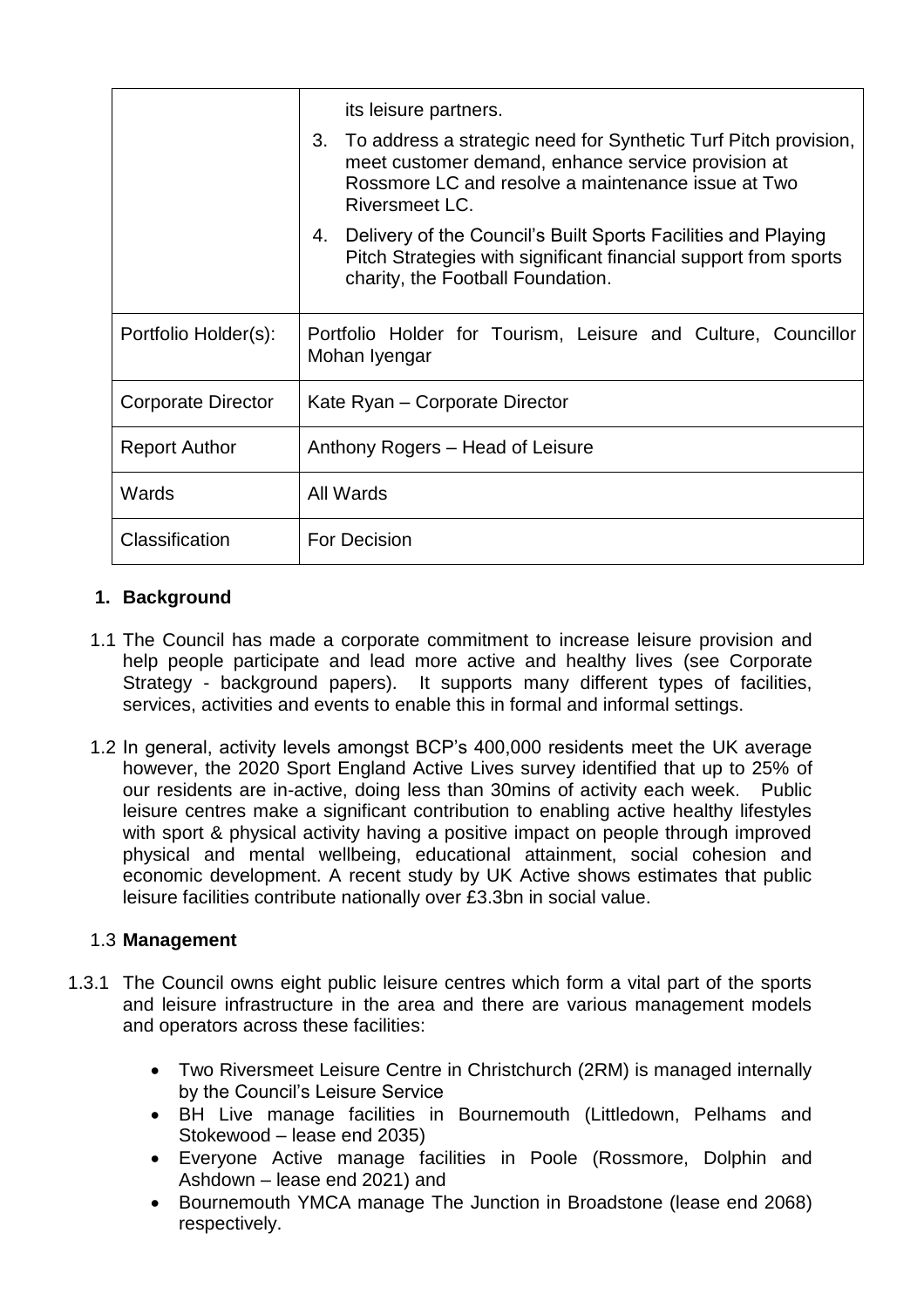- 1.3.2 COVID-19 has had a severe impact on the leisure sector and whilst industry estimates vary, full business recovery to pre-COVID levels could take 1-2 years. As a result, the Council is providing significant financial support to its contractors and a review of management arrangements for BCP leisure centres (see background papers - Cabinet Jan 2020) has been postponed whilst the market stabilises and will be undertaken as soon as possible during 21/22. The review will explore the options for leisure centres to: contribute to a wider vision for sports & leisure; generate capital investment to improve facilities and enable revenue savings; provide a service that integrates with health & wellbeing through prevention at scale generating longer term savings elsewhere for the Council.
- 1.3.3 The contract with Everyone Active (EA), which started in 2006 is due to end on 31<sup>st</sup> May 2021. To allow time to undertake the review and implement its findings, a short-term management contract with EA is required. EA is the trading name for Sports & Leisure Management Ltd and they manage other leisure facilities within the region including Blandford, Weymouth, Fareham, Hamble, Slough, Taunton and Bristol. BCP Council also has leases for leisure and cultural provision with BH Live, YMCA, Poole Lighthouse and Hampshire Cultural Trust.
- 1.3.4 BH Live's 'Business Plan' 2021/22 (Appendix 2), is presented for information and identifies the key challenges and opportunities in the year/s ahead as the business seeks to recover from the effects of the global pandemic.

#### 1.4 **Development**

- 1.4.1 There are a range of development opportunities and maintenance issues within the Councils leisure centres and it is anticipated that reports will be brought to future Cabinet and Council meetings as appropriate setting out proposals to address these at individual sites.
- 1.4.2 The recently adopted Playing Pitch Strategy (PPS) highlights a shortage of local accessible Synthetic Turf Pitches (STPs) and the development at Rossmore Leisure Centre and replacement carpet at 2RM provides an opportunity to meet some of the shortfall as well as maintaining the current supply.
- 1.4.3 Detailed feasibility work started in 2019 and has been undertaken by the Football Foundation (FF), a sporting charity that helps communities improve their local football facilities in partnership with the Premier League and the Football Association. The project presents an opportunity for a significant service enhancement as part of the Councils Big Plan, at a major leisure facility/hub in an area of deprivation. A publicly accessible STP will provide BCP residents with access to a high-quality facility through community sports provision and support education use by the adjacent St Aldhelm's Academy and local schools. The proposal is supported by the Football Foundation (FF), Dorset County Football Association (DCFA), St Aldhelm's Academy, local football clubs and the Ward Councillors.
- 1.4.4 The 2RM STP carpet was installed in 2009 with a 10 year life expectancy. The biannual FA quality inspection in 2018 advised the carpet would require replacement within 18-24 months. Failure to ascertain the FA inspection certificate would mean 2RM would not be able to host FA accredited competitions resulting in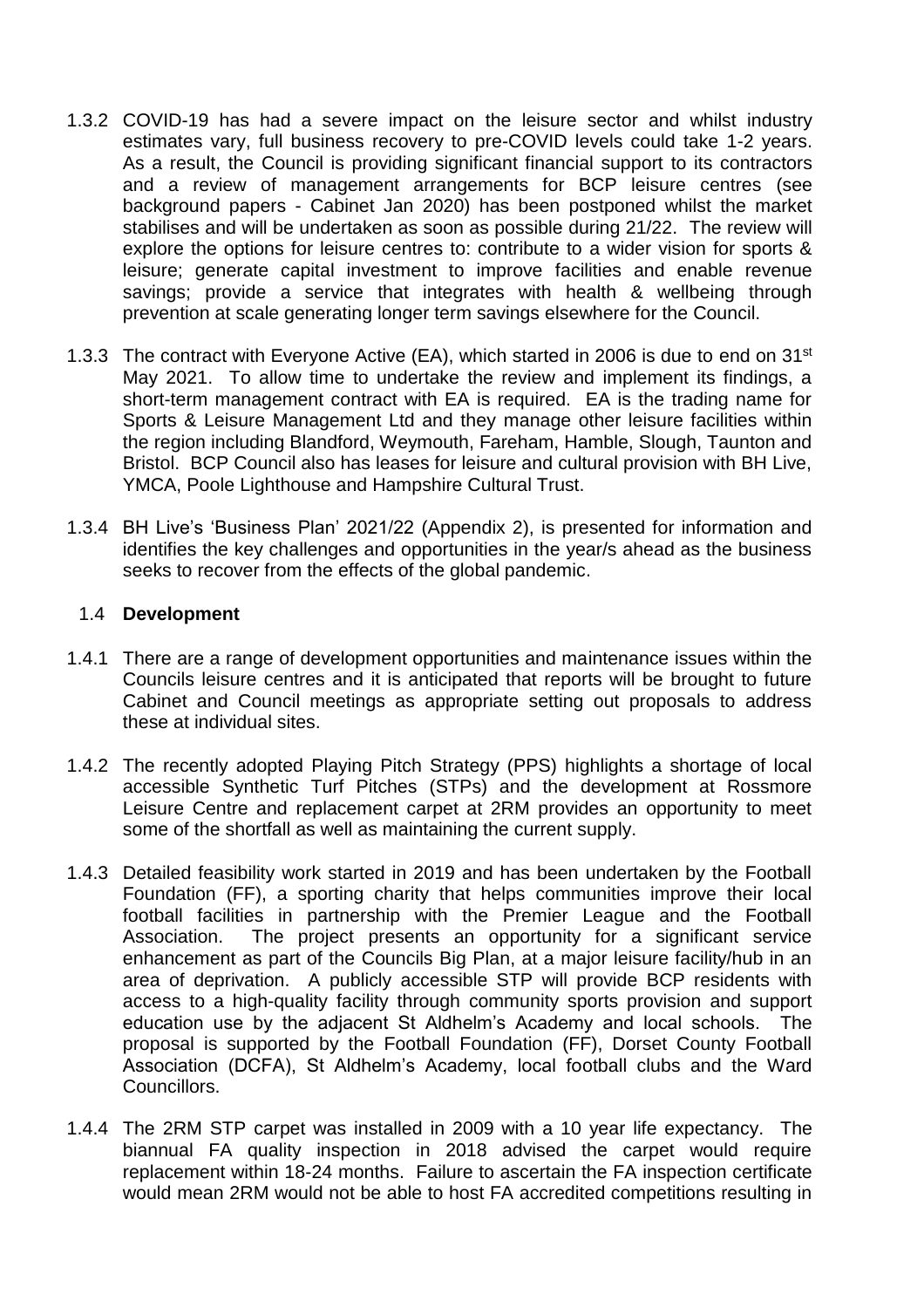a loss of revenue. Further decline in facility quality will incur business defamation resulting in loss of general hire revenue.

## **2. Information and Options**

## 2.1 **Management - Leisure Centres in Poole**

It is proposed that the Council enters a new short-term contract of up to 3yrs with Everyone Active, whilst it undertakes a wider review of the options for longer term management arrangements. The terms outlined in confidential Appendix 1 aim to: balance the uncertainties around future trading and market conditions; seek value for money & reduce the risks to the Council; and incentivise the operators.

Subject to Council approval, the direct award (with negotiations) of a new shortterm contract could be made under procurement regulations which would enable the continuation of the service whilst the leisure market recovers. This approach also supports the Local Government Associations' recommendations for contract management following the COVID outbreak (see background papers).

- 2.1.1Other options considered and discounted**:** 
	- a. Alternative options for contract terms, please see confidential Appendix 1.
	- b. Change of operator would be subject to an open market tender exercise which is not proposed due to the timeline and current market conditions/uncertainties resulting from COVID. Should the wider review of management recommend a longer-term contract for the Poole and/or Christchurch sites, then potentially the operators could also change twice within in a short period of time with associated service, financial and reputational issues for the Council.
	- c. Management of the facilities in-house has been discounted due to the potential costs which include:
		- Increased salary & on-costs after TUPE approx. £200k/yr due to pensions
		- Significant additional business rates at £265k/yr.
		- Increased risk of 5% VAT partial exemption threshold being breached which could cost the Council £1.8m.
		- Organisational upheaval which may be repeated if the facilities are externalised following the wider review.
		- Facility maintenance (internal) becomes Council liability.
		- Loss of Everyone Actives economies of scale.
- 2.1.2 Summary of Financial Implications See confidential Appendix 1.

### 2.2 **Development – New Synthetic Turf Pitch (STP) at Rossmore Leisure Centre and replacement pitch carpet at Two Riversmeet Leisure Centre**

A range of sites in Poole were considered for the new STP including Learoyd Road and Ashdown Leisure Centre. Rossmore Leisure Centre was considered the most appropriate for the following reasons:

- New STP would complement the existing site facilities
- Management vehicle already in place for the leisure centre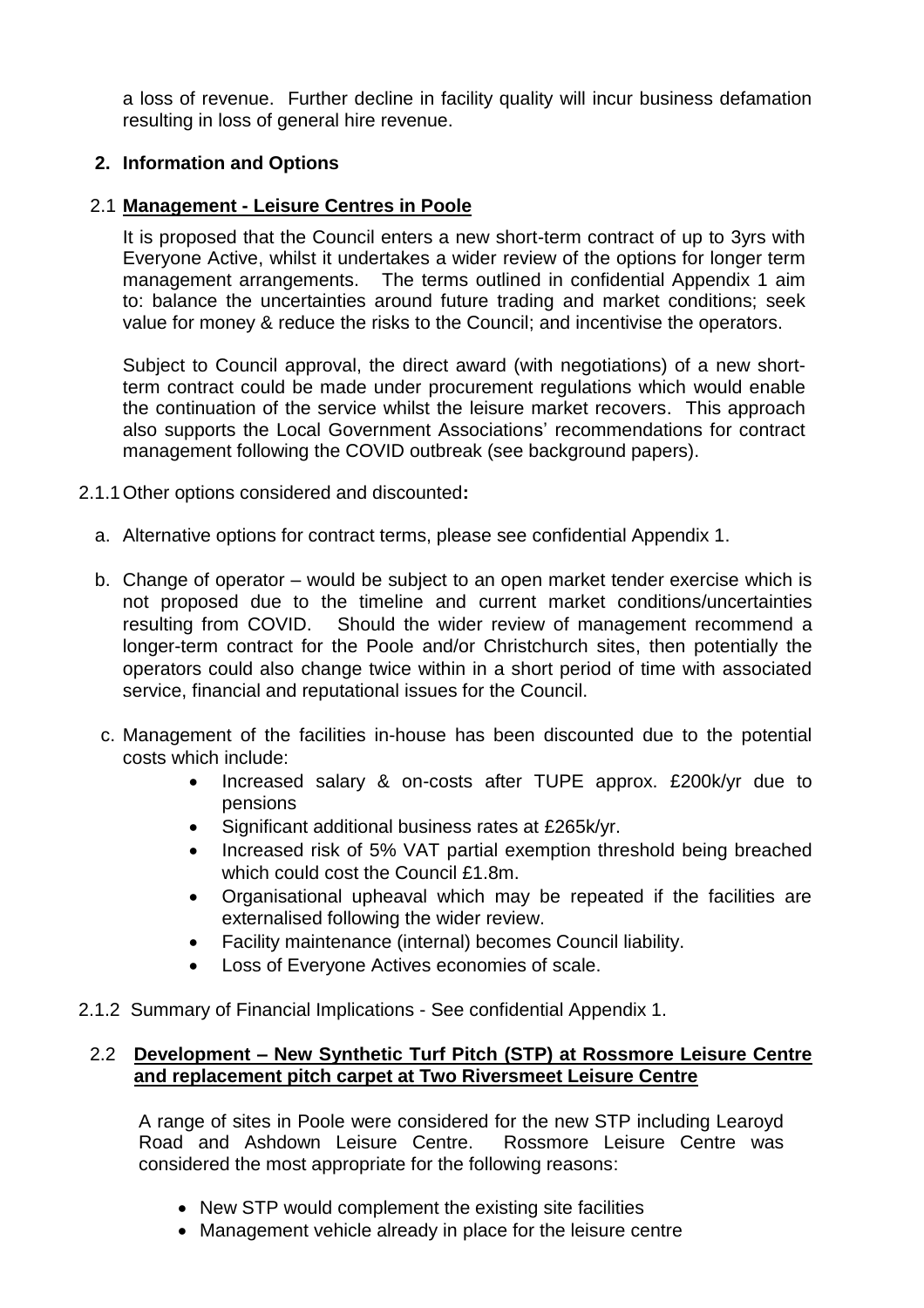- Supported by St Aldhelm's Academy who currently control the land proposed for the development
- Does not constrain future potential development options
- The proposal attracts substantial external investment. Prudential borrowing will also be required as part funding towards the development, to be repaid from the new net additional income generated
- 2.2.1 The proposed layout of the STP is illustrated in Appendix 3b together with example images. It is a full-sized artificial pitch with a carpet and rubber crumb infill, surrounded by fencing with floodlights. The pitch can be divided and will be marked out for all levels of football. All equipment required for on-going maintenance will be supplied.
- 2.2.2 Rossmore Leisure Centre is a busy centre with over 600,000 annual visitors and additional car parking spaces and cycle storage facilities are being considered to accommodate additional visits to the STP. The leisure centre will promote the facility, manage bookings and maintain it to the required specification along with the other specialised facilities at this site. The Academy would have exclusive day time use on Academy days (Mon-Fri) and the community will have access from 5pm and at weekends and holidays, in line with the current joint use agreement.
- 2.2.3 A recent consultation with local football clubs has shown that there is strong local demand which supports the strategic need identified and provides reassurance regarding future occupancy and take-up.

| Action                                                           | Date         |
|------------------------------------------------------------------|--------------|
| <b>Project feasibility</b>                                       | Completed    |
| BCP Cabinet/Council approved Playing Pitch Strategy              | Completed    |
| <b>Consideration by BCP Cabinet/Council</b>                      | April/May 21 |
| Progression subject to approval:                                 |              |
| Instruct FF tender procurement<br>(design/planning/construction) | June 21      |
| STP carpet replaced at Two Riversmeet                            | December 21  |
| FF Grant Application submission                                  | January 22   |
| FF Grant Panel award decision                                    | April 22     |
| Mobilisation and construction                                    | June 22      |
| Construction completed                                           | September 22 |
| Opening                                                          | Autumn 22    |

2.2.4 Development Timeline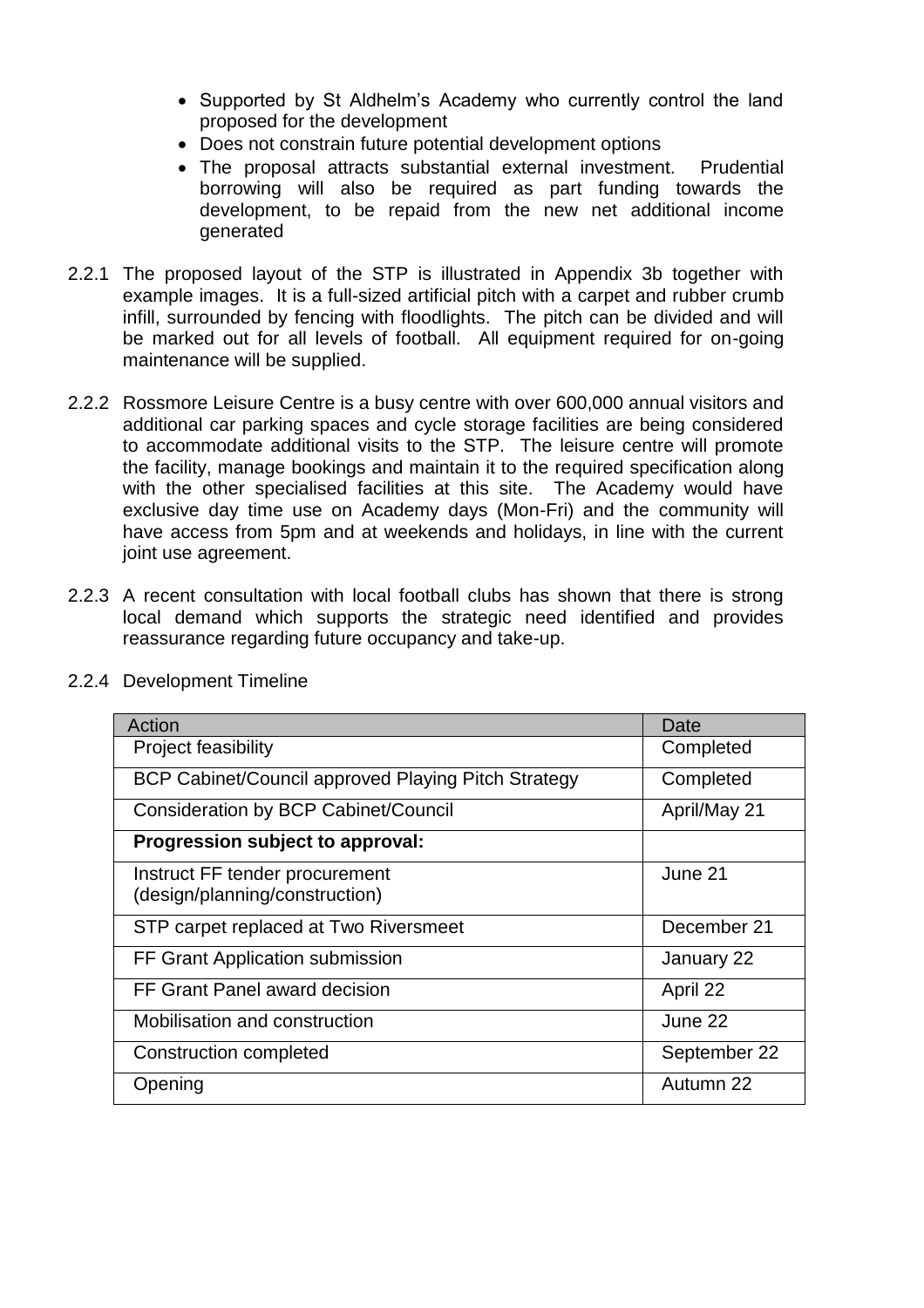## 2.2.5 **Summary of Financial Implications**

#### **Capital outlay and income projections**

- 1) A summary of the key financial implications of the provision of a new synthetic turf pitch (STP) at Rossmore Leisure Centre and replacement pitch carpet at Two Riversmeet Leisure Centre is provided in **Appendix 3a**. If approved, the Council will invest £1.2m into leisure centre pitches in Poole and Christchurch, utilising £475k of external funding and £727k of new prudential borrowing.
- 2) £1.1m Rossmore Leisure Centre cost estimates are largely based on a site specific feasibility report undertaken by the Football Foundation and the Council's Transportation Service. They include provision of a new STP and lighting, as well as new car parking and cycle facilities. Appropriate allowance is also made for professional fees, surveys, investigations and contingency. Capital works will be undertaken by a Football Foundation approved contractor, using a Design & Build framework. The £0.1m estimate for replacement pitch carpet at Two Riversmeet Leisure Centre (which has reached life expiry) is also based on independent cost estimates.
- 3) Rossmore development work will not commence until third party funding is confirmed (and where relevant supported by appropriate funding agreements). This includes confirmation of final Football Foundation grant (£425k currently assumed) and other third-party contributions. BCP and St Aldhelm's Academy are working together to attract third party funding (£50k currently assumed).
- 4) Financial viability of the £1.2m has been assessed over a 20 year period, which is the estimated useful life of the Rossmore STP. It forecasts new net pitch hire income from the Rossmore STP over 20 years and estimates are based on comparative data at other local sites. They are cautious estimates that focus on pitch hire income only and increase with Bank of England target CPI of 2% only each year. No allowance is made for potential consequential increases in nonpitch hire income (for example food & beverage and gym membership) at Rossmore Leisure Centre.
- 5) No adjustment is made within the financial viability model for income at Two Riversmeet Leisure Centre where the replacement pitch carpet will safeguard existing (rather than generate new) income of between £80k and £100k per annum, which is at risk should the carpet not be replaced. Carpet replacement is assumed to take place over two weeks in winter – and is therefore expected to have a modest impact of around £5k on income generation at the site.
- 6) Additional operational expenses including site management (leisure centre operator), insurance, general maintenance, cyclical site inspections, annual rubber crumb top-up, and utilities have been allowed for within financial modelling - with annual spend also increasing by 2% inflation per annum.
- 7) The Rossmore STP will have an estimated useful economic life of 20 years. The Football Foundation require a £25k/yr provision to be made for carpet replacements, which is anticipated every 10 years. It may be possible to extend the life of the surface beyond this depending on the type of use and maintenance programme. The fencing and LED lights are predicted to last 20 yrs and at the end of its useful life a new business case may be required for the replacement of these assets.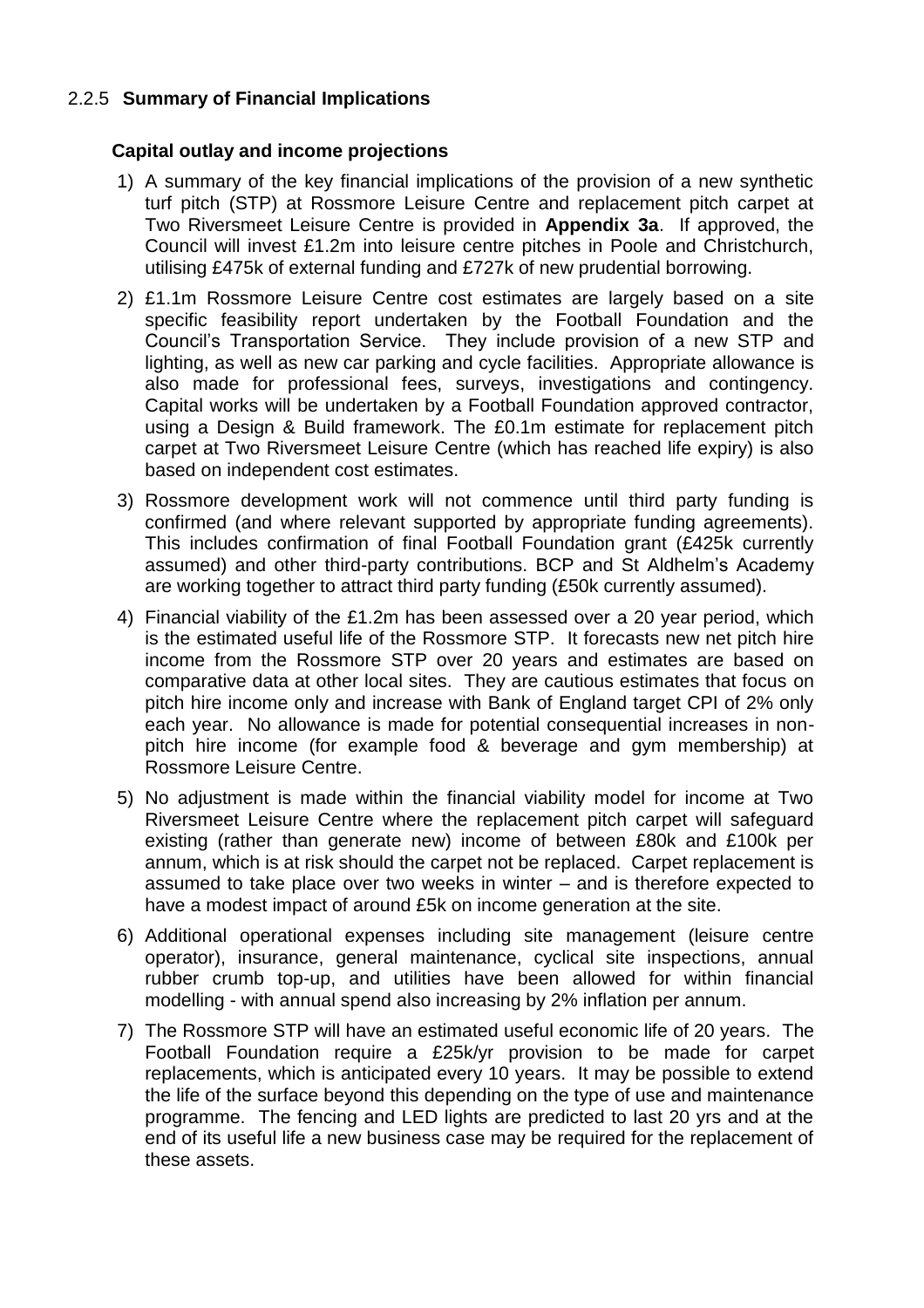### **Financial viability**

- 8) Around (£2.1m) additional pitch hire income is forecast over the 20 year life of the new pitch. This reduces to a net overall surplus of (£0.23m) over the 20 year period after operational expenses, replacement of pitch at year 10 and repayment of prudential borrowing.
- 9) Prudential borrowing is assumed to be repaid over 20 years, reflecting assumed lifespan of the main asset. As the Council has prior experience of STP's, the low rate BCP Invest to Save rate of 3% has been applied. This has the benefit of creating additional 'risk premium' of £77k within the financial viability assessment. Risk premium is the difference between Invest to Save rate of 3% and current PWLB 20 year borrowing rate of 2.13% (PWLB published rates 2 March 2021). Should the Council choose to exclude any risk premium allowance, the overall 20 year net surplus increases from (£0.23m) to (£0.31m). Borrowing costs will be factored into the MTFP once business case is approved.
- 10)New pitch hire income from Rossmore is anticipated from 2022/23. Six months of income has been assumed in 2022/23, increasing to full year in 2023/24. Borrowing repayments commence in 2023/24, the year after capital spend is incurred. This means a modest net surplus of (£23k) is forecast over the period of the MTFP, consisting of (£24k) surplus in 2022/23 and £1k pressure in 2023/24. Repayment of prudential borrowing at 3% means additional net revenue pressure of £4k in 2024/25 and £1k in 2025/26 is anticipated, with ongoing annual net surplus from 2026/27. The new revenue pressures are comparatively small and will be managed within existing leisure revenue budgets. Similarly lost income of £5k from Two Riversmeet pitch carpet replacement will also be managed from within leisure service unit budgets.

| <b>Projected Cashflow Summary</b>                                                                                                                                                                                                                                                                                                      | £k      |
|----------------------------------------------------------------------------------------------------------------------------------------------------------------------------------------------------------------------------------------------------------------------------------------------------------------------------------------|---------|
| Net surplus over 3 year MTFP (2021/22 to 2023/24)                                                                                                                                                                                                                                                                                      | (22.6)  |
| Net surplus years 4 - 10 (2024/25 to 2031/32)                                                                                                                                                                                                                                                                                          | (15.4)  |
| Net surplus to BCP for years 11 - 20 (2033/34 to 2042/43)                                                                                                                                                                                                                                                                              | (194.8) |
| Net 20 year surplus - including Risk Premium                                                                                                                                                                                                                                                                                           | (232.8) |
| Risk Premium (difference between Invest to Save rate 3% and PWLB)                                                                                                                                                                                                                                                                      | 76.9    |
| Net 20 year surplus - without Risk Premium                                                                                                                                                                                                                                                                                             | (309.7) |
| ancial risks                                                                                                                                                                                                                                                                                                                           |         |
| The primary purpose of the £1.2m proposed capital investment is to invest in<br>infrastructure required to meet BCP strategic priorities. Income generation is a<br>secondary outcome. PWLB borrowing for the project is therefore permissible<br>under HM Treasury guidance.                                                          |         |
| Capital outlay remains an estimate until planning permission is granted and<br>works are tendered. In the event of final costs exceeding current estimates the<br>Council would seek further external funding from the Football Foundation, seek<br>CIL funding, or potentially increase prudential borrowing allocated to the scheme. |         |

## **Financial risks**

- 11)The primary purpose of the £1.2m proposed capital investment is to invest in infrastructure required to meet BCP strategic priorities. Income generation is a secondary outcome. PWLB borrowing for the project is therefore permissible under HM Treasury guidance.
- 12)Capital outlay remains an estimate until planning permission is granted and works are tendered. In the event of final costs exceeding current estimates the Council would seek further external funding from the Football Foundation, seek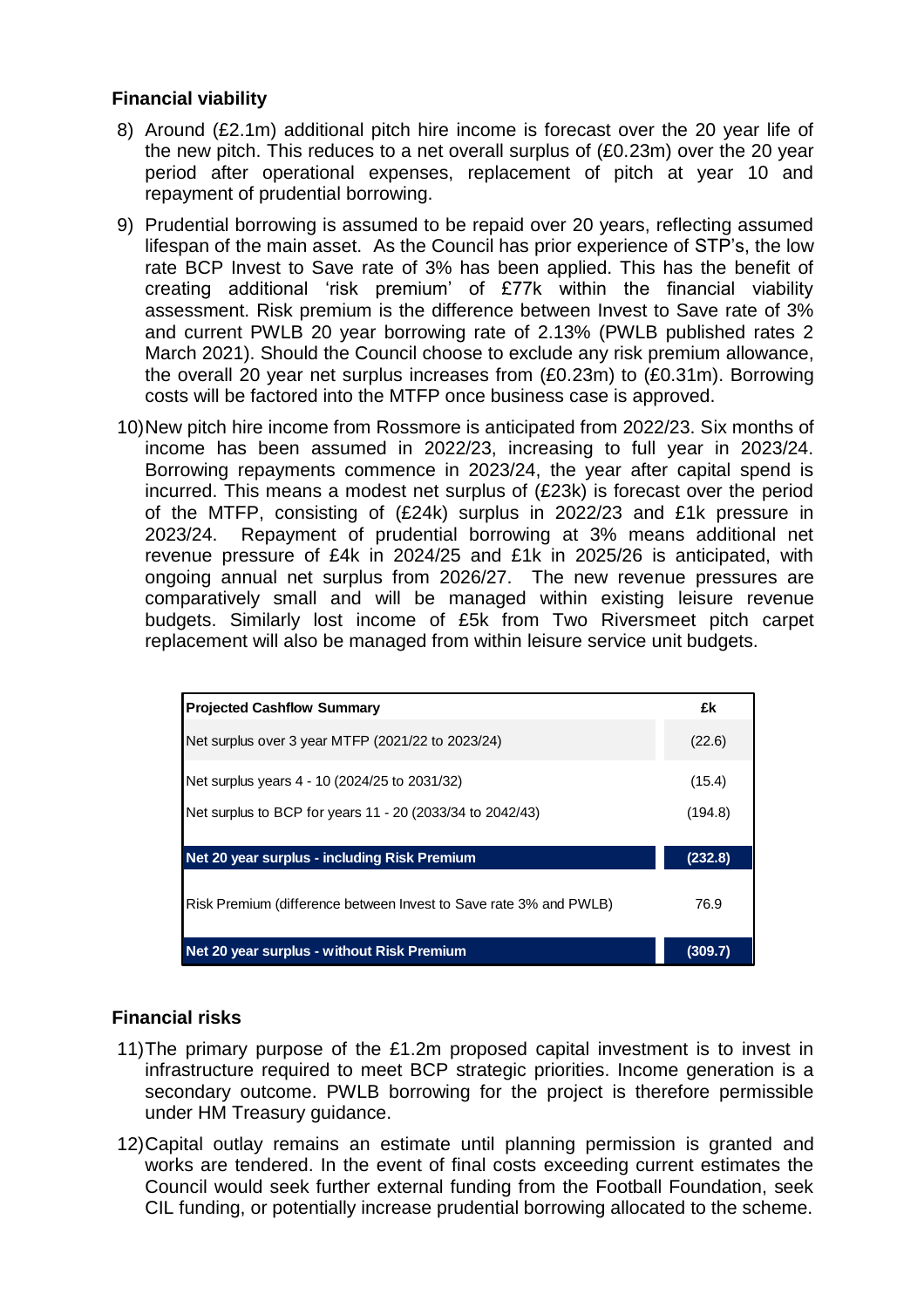- 13)Appropriate accounting and governance processes will need to be established to ensure that all pitch hire from Rossmore Leisure Centre is transferred to BCP (and not leisure centre operator).
- 14)Legal agreements will need to be in place with regard to Football Foundation funding and Academy use of and responsibilities in relation to the pitch.
- 15)The business case considers the first 20 years of the asset only. A fresh business case for replacement of e.g. fencing and lighting, is likely to be required in 20 years time.

#### **Value for Money**

- 16)As well as non-financial benefits of installation, pitch hire income forecast over the life of the new pitch is sufficient to cover capital outlay and annual operational expenditure.
- 17)All works will be appropriately tendered / frameworks used in accordance with BCP procurement processes.

#### **VAT implications**

- 18) The project has been reviewed from VAT perspective and no immediate risks have been identified. Assuming the lease agreement with Everyone Active is not substantially altered and it remains in line with the approved HMRC model, all VAT incurred on capital works at the Poole Leisure Centre will be fully reclaimable. It is recommended the contract is reviewed from a tax perspective before it is finalised to ensure the VAT position is not affected.
- 19) The proposed works at the Two Riversmeet Leisure Centre are directly attributed to a taxable supply of sport services which means that all VAT incurred will also be fully reclaimable.

#### **3.0 Summary of Legal Implications**

3.1 Provision of leisure centres is not a statutory duty however, there are specific risks to wider council-led priorities and delivery of statutory duties which are reliant on leisure facilities. For example, upper tier and unitary councils have a statutory duty for public health. This includes the improvement of the local population's health by contributing to healthier lifestyles and mental wellbeing and reducing health inequalities, obesity rates and physical inactivity.

3.2 The Council will need to enter a new short-term agreement with Everyone Active. The form of contract will be determined by the officers in the legal and procurement services but is likely to contain similar contractual provisions to the current agreement.

3.3 BCP will need to enter into a legal agreement with the FF to secure the grant for the new STP. The fields are leased for education use and the Council and St Aldhelm's Academy will need to enter into a deed of partial surrender to cover the change in leased area (subject to approval by the Secretary of State). A Joint Use Agreement (JUA) between BCP and St Aldhelm's enables Academy access to sports facilities which would need to be updated to reflect the addition of a new STP.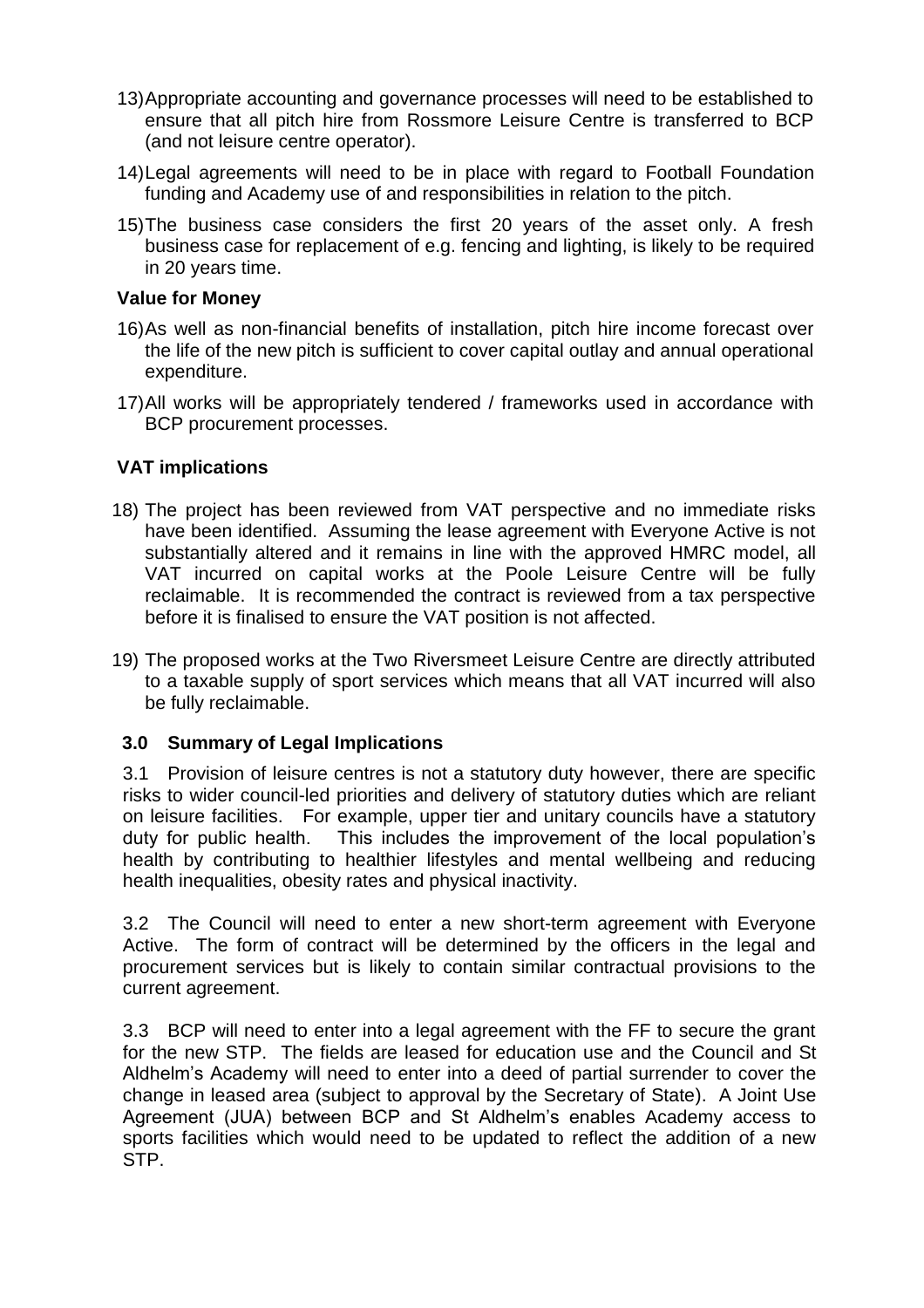## 4.0 **Summary of Human Resources Implications**

4.1 Everyone Active employ over 300 staff within the BCP area representing over 90 full time equivalent jobs. Currently most staff are furloughed under the government's job retention scheme.

4.2 The new STP at Rossmore LC would be managed by the leisure centre operator. Project management through construction to handover will be overseen by Officers in D&C and Property Services.

# 5.0 **Summary of Sustainability Impact**

5.1 The new STP at Rossmore LC would be built using the approved framework design from the FF. The floodlights will be LED and the rubber crumb is made from recycled rubber . The design includes a containment barrier around the pitch to ensure any infill within it is contained. There are also boot cleaning stations and decontamination gates/grates to mitigate any infill migrating outside of the controlled zone.

## 6.0 **Summary of Public Health Implications**

6.1 The facilities and services provide at leisure centres form a vital part of the BCP areas leisure, sports and cultural infrastructure and support the strategic priorities of the Council. They enable residents and visitors to lead active healthy & enriched lifestyles, participate in a wide range of activities and play a key role through direct initiatives such as exercise referral schemes. As such, any changes to provision can have implications on public health and well-being which should be considered as part of decision making.

## 7.0 **Summary of Equality Implications**

7.1 There are no equality implications directly linked to the decision for a new short-term arrangement for sites in Poole with current operators Everyone Active however, the facilities and services they operate provide a wide range of services which are accessible to all equality groups, who would be significantly impacted should the service be interrupted or the facilities close.

7.2 We have considered the current and future users of the facilities (loss of grass pitch and future STP) particularly in relation to the protected characteristics groups and can mitigate the negative impacts and promote a series of benefits in relation to the development of the STP – please see the Equalities Impact Assessment in Appendix 3.c. Mitigation includes assistance with appropriate footwear via the Academy or Kids Initiative Charity, availability of alternative grass pitches and different access arrangement to play football via the partner football club sessions or Academy.

7.3 There are a number of benefits from this development which would assist the protected groups primarily a quality, safe, managed, enclosed, all weather and floodlight environment to exercise within, particularly benefiting women and girls, those with special needs and those on low incomes. The new STP facility will be available to all, through community and club bookings. During term time the Academy will have access for its students for education use.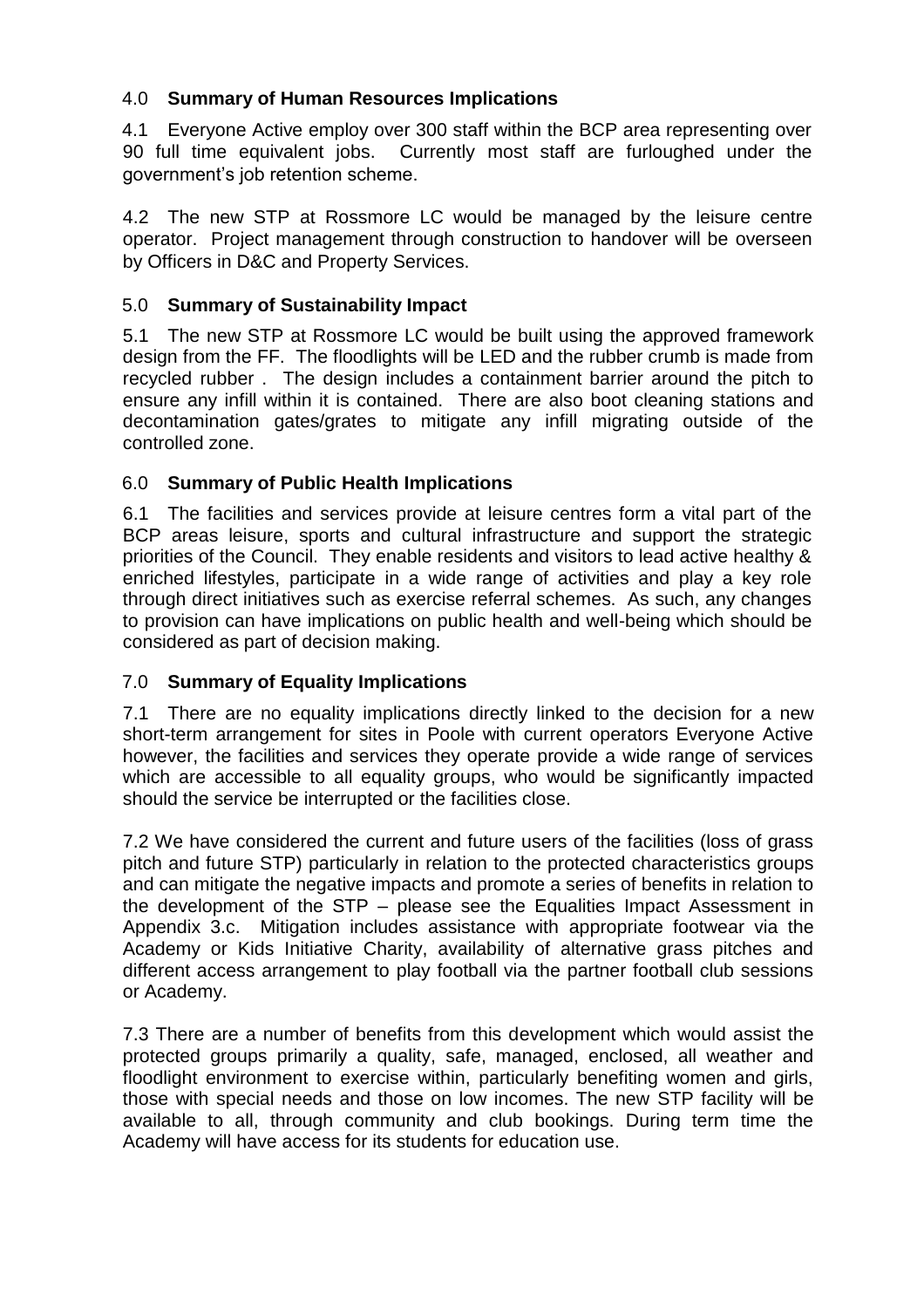#### 8.0 **Summary of Risk Assessment**

8.1 In awarding a new short-term contract to EA, the Council will ensure continued service with minimum disruption and upheaval across the three well utilised Poole leisure facilities. This allows the Council to focus its resources on the wider review of leisure centre management. Should the facilities return to being managed in-house there are likely to be financial risks and organisational burden.

| <b>Risk</b>                                           | <b>Action</b>                                                                                       | <b>Rating</b> |
|-------------------------------------------------------|-----------------------------------------------------------------------------------------------------|---------------|
| Planning permission<br>refused                        | Pre app advice being sought                                                                         | Low           |
| FF grant declined                                     | Project developed in partnership<br>with FF in one of their priority areas                          | Low           |
| Other external<br>funding not<br>forthcoming          | Prudential borrowing level could be<br>reviewed subject to business plan                            | Medium        |
| Secretary of State<br>refuses change of<br>lease line | A joint application could be made to<br>FF, seek further legal advice                               | Low           |
| Rental income not<br>forthcoming                      | <b>Current facilities are</b><br>oversubscribed, consultation<br>undertaken, forecasts are cautious | Low           |

8.2 Potential Risks to the STP project Include:

## **Background Papers**

UK Active - Physical Activity: A Social Solution 2017 LINK: [https://www.ukactive.com/news/public-leisure-generates-over-3-3bn-in-social-value-to](https://www.ukactive.com/news/public-leisure-generates-over-3-3bn-in-social-value-to-the-uk/)[the-uk/](https://www.ukactive.com/news/public-leisure-generates-over-3-3bn-in-social-value-to-the-uk/)

Cabinet minutes 12<sup>th</sup> February 2021 - Corporate Strategy: Revised Delivery Plans – Fulfilled Lives) LINK: <https://democracy.bcpcouncil.gov.uk/ieListDocuments.aspx?CId=285&MId=4260&Ver=4>

#### BCP Playing Pitch Strategy LINK:

[https://democracy.bcpcouncil.gov.uk/documents/s20356/Enc.%201%20for%20Playing%20Pitch](https://democracy.bcpcouncil.gov.uk/documents/s20356/Enc.%201%20for%20Playing%20Pitch%20Strategy%202020%20-%202033.pdf) [%20Strategy%202020%20-%202033.pdf](https://democracy.bcpcouncil.gov.uk/documents/s20356/Enc.%201%20for%20Playing%20Pitch%20Strategy%202020%20-%202033.pdf)

#### BCP Local Facility Football Plan LINK:

[https://localplans.footballfoundation.org.uk/local-authorities-index/bournemouth-christchurch](https://localplans.footballfoundation.org.uk/local-authorities-index/bournemouth-christchurch-and-poole/bournemouth-christchurch-and-poole-local-football-facility-plan/)[and-poole/bournemouth-christchurch-and-poole-local-football-facility-plan/](https://localplans.footballfoundation.org.uk/local-authorities-index/bournemouth-christchurch-and-poole/bournemouth-christchurch-and-poole-local-football-facility-plan/)

#### Cabinet minutes 15th January 2020 - Review of Leisure Centre Management LINK:

<https://democracy.bcpcouncil.gov.uk/ieListDocuments.aspx?CId=285&MId=3725&Ver=4>

LGA Guidance - "Options for councils in supporting leisure providers through COVID-19" (April 2020) LINK:

[https://www.local.gov.uk/sites/default/files/documents/Options%20for%20councils%20in%20sup](https://www.local.gov.uk/sites/default/files/documents/Options%20for%20councils%20in%20supporting%20leisure%20providers%20through%20COVID-19%20WEB.pdf) [porting%20leisure%20providers%20through%20COVID-19%20WEB.pdf](https://www.local.gov.uk/sites/default/files/documents/Options%20for%20councils%20in%20supporting%20leisure%20providers%20through%20COVID-19%20WEB.pdf)